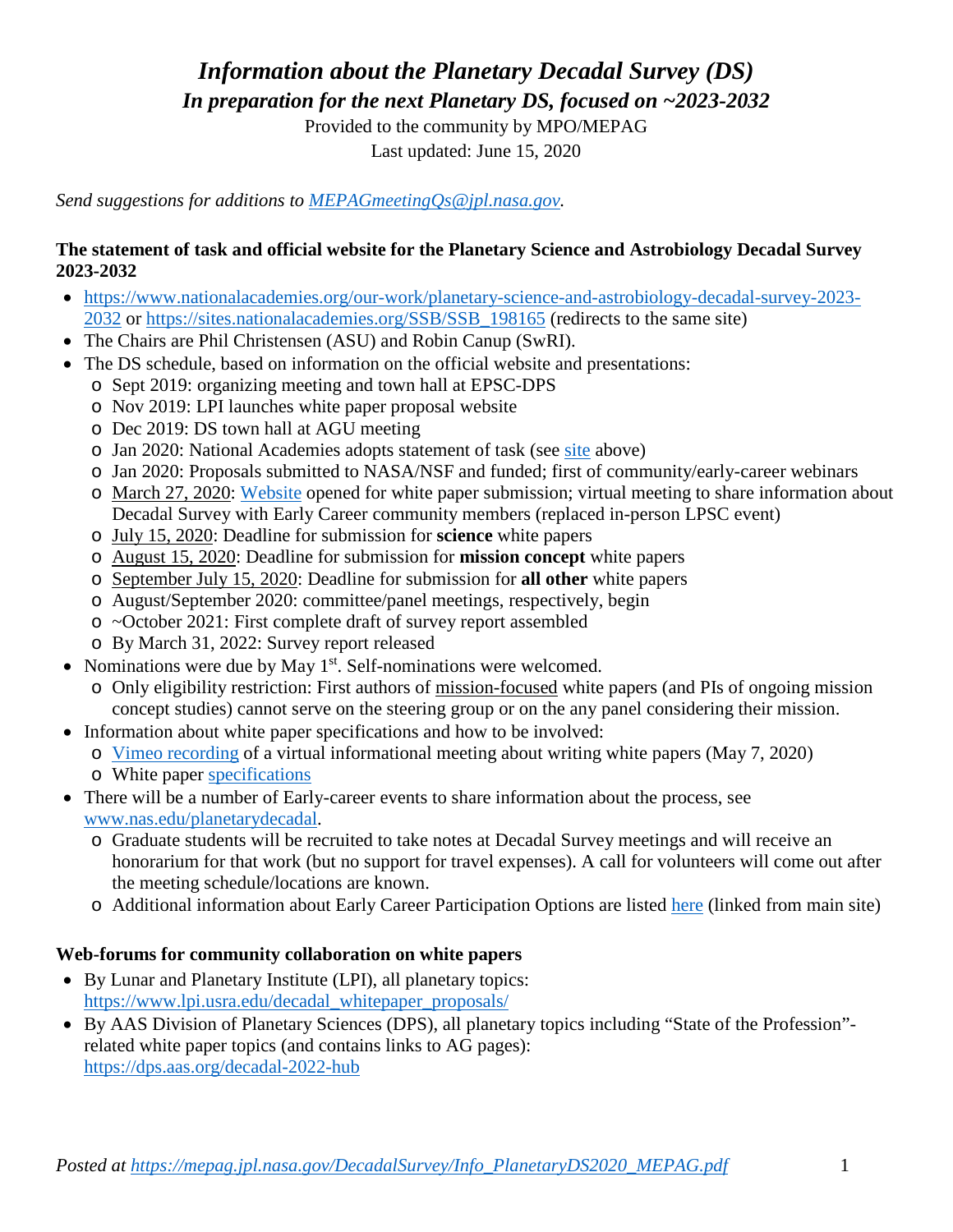• By MEPAG, Mars-related topics (and contains links to other AG pages): [https://docs.google.com/spreadsheets/d/1EOQRc5kYn5ZgIhEuZfEXQVApBpKpXMU-](https://docs.google.com/spreadsheets/d/1EOQRc5kYn5ZgIhEuZfEXQVApBpKpXMU-KZaJdLm2GxI/edit?usp=sharing)[KZaJdLm2GxI/edit?usp=sharing](https://docs.google.com/spreadsheets/d/1EOQRc5kYn5ZgIhEuZfEXQVApBpKpXMU-KZaJdLm2GxI/edit?usp=sharing)

### **Presentations and Reports generated in preparation for the next Planetary DS**

- Presentations by David Smith or Colleen Hartman (NASEM)
	- o [Vimeo recording](https://vimeo.com/418576172) of a virtual informational meeting about writing white papers (May 7, 2020)
	- o OPAG March 2020:<https://www.lpi.usra.edu/opag/meetings/feb2020/presentations/Hartman.pdf>
	- o [MEPAG 36](https://mepag.jpl.nasa.gov/meetings.cfm?expand=m36) (July 2019): [https://mepag.jpl.nasa.gov/meeting/2018-04/15\\_Smith-Academies.MEPAG-](https://mepag.jpl.nasa.gov/meeting/2018-04/15_Smith-Academies.MEPAG-2018.pdf)[2018.pdf](https://mepag.jpl.nasa.gov/meeting/2018-04/15_Smith-Academies.MEPAG-2018.pdf)
	- o 9th Mars (lunch presentation: July 2019): [https://mepag.jpl.nasa.gov/DecadalSurvey/Decadal-](https://mepag.jpl.nasa.gov/DecadalSurvey/Decadal-Surveys_9thMars.pdf)[Surveys\\_9thMars.pdf](https://mepag.jpl.nasa.gov/DecadalSurvey/Decadal-Surveys_9thMars.pdf)
- Presentations and discussion at [September 2019 CAPS meeting](https://www8.nationalacademies.org/pa/projectview.aspx?key=49864#MeetingId11320)
- Report from NASA Committee on Astrobiology and Planetary Science (CAPS), Getting Ready for the Next [Planetary Science Decadal Survey](https://www.nap.edu/catalog/24843/report-series-committee-on-astrobiology-and-planetary-science-getting-ready) (2017)

# **Discussion about the upcoming Planetary DS within MEPAG**

- MEPAG discussion about preparations for the DS
	- o [MEPAG 36:](https://mepag.jpl.nasa.gov/meetings.cfm?expand=m36) [MEPAG Preparations for the Next Decadal Survey](https://mepag.jpl.nasa.gov/meeting/2018-04/18_Johnson_Decadal_Preparations_MEPAG36_v01updated.pdf) (by J.R. Johnson, MEPAG Chair)
	- o [MEPAG VM7:](https://mepag.jpl.nasa.gov/meetings.cfm?expand=vm7) [Update on Decadal Survey Presentations](https://mepag.jpl.nasa.gov/meeting/2019-11/01_02_Yingst_August_MEPAG_VM7_v1.pdf) (by R.A. Yingst, MEPAG Chair)
- Topics of study and high-priority questions
	- o [MEPAG 37:](https://mepag.jpl.nasa.gov/meetings.cfm?expand=m37) [Big Questions](https://mepag.jpl.nasa.gov/meeting/2019-07/MEPAG%20submitted%20Big%20Questions%202019.pdf) (by R.A. Yingst, MEPAG Chair)
	- o [MEPAG 36:](https://mepag.jpl.nasa.gov/meetings.cfm?expand=m36) [Forum presentations on mission concepts](https://mepag.jpl.nasa.gov/meeting/2018-04/43_FINAL_Johnson_MEPAG36_v06_postmeeting.pdf) (listed and linked below the agenda) + [Summary](https://mepag.jpl.nasa.gov/meeting/2018-04/43_FINAL_Johnson_MEPAG36_v06_postmeeting.pdf) (J.R. Johnson, MEPAG Chair)
- Facilitation of community information and collaboration
	- o [MEPAG 37 pres](https://mepag.jpl.nasa.gov/meeting/2019-07/Agenda/12_Diniega_DecadalSurveyPrep_v2.pdf) (by S. Diniega, MPO/JPL)
	- o [MEPAG VM6 pres](https://mepag.jpl.nasa.gov/meeting/2019-08/Agenda/04_Diniega_DecadalSurveyPrep_VM6_v2.pdf) (by S. Diniega, MPO/JPL)

# **Other recent community-sourced listings of high-priority science**

- [2018 MEPAG Goals Document](https://mepag.jpl.nasa.gov/reports.cfm?expand=science) (note that a revision is ongoing Fall 2019-Spring 2020)
- [Ninth International Conference on Mars:](https://www.hou.usra.edu/meetings/ninthmars2019/Presentations/Integration_Report.pdf) [Integration Reports](https://www.hou.usra.edu/meetings/ninthmars2019/Presentations/Integration_Report.pdf) (2019)
- [MEPAG studies,](https://mepag.jpl.nasa.gov/reports.cfm?expand=topical) including
	- o [Ice and Climate Evolution Science Analysis Group](https://mepag.jpl.nasa.gov/reports.cfm?expand=topical) (ICE-SAG, 2019)
	- o [Next Mars Orbiter Science Analysis Group](https://mepag.jpl.nasa.gov/reports/NEX-SAG_draft_v29_FINAL.pdf) (NEX-SAG, 2017)
- [International Mars Sample Return Objectives & Samples Team \(iMOST\) report](https://onlinelibrary.wiley.com/doi/full/10.1111/maps.13242) (2018; behind paywall also see documents posted on [MEPAG, under SMD/IMEWG\)](https://mepag.jpl.nasa.gov/reports.cfm?expand=smd)
- [NASA workshop: Vision 2050 reports,](https://www.lpi.usra.edu/V2050/) including a [Mars-focused summary](https://www.lpi.usra.edu/V2050/target-strategies/mars-strategy.pdf)
- Mars conference reports, including
	- o 6th [International Conference on](https://www.sciencedirect.com/science/article/abs/pii/S0019103517300465) Mars Polar Science (2016; behind paywall)
	- o [Amazonian Climate Workshop](https://doi.org/10.1016/j.pss.2019.104813) (2018; behind paywall)
	- o [Biosignatures Workshop](https://www.liebertpub.com/doi/abs/10.1089/ast.2016.1627) (2016; behind paywall)
- [Keck Institute of Space Studies](http://kiss.caltech.edu/) reports, including
	- o [Unlocking the climate record stored within Mars' Polar Layered Deposits](http://kiss.caltech.edu/programs.html#polar) (2017-18)
	- o [Mars X: Mars subsurface exploration](http://kiss.caltech.edu/programs.html#marsX) (2018)